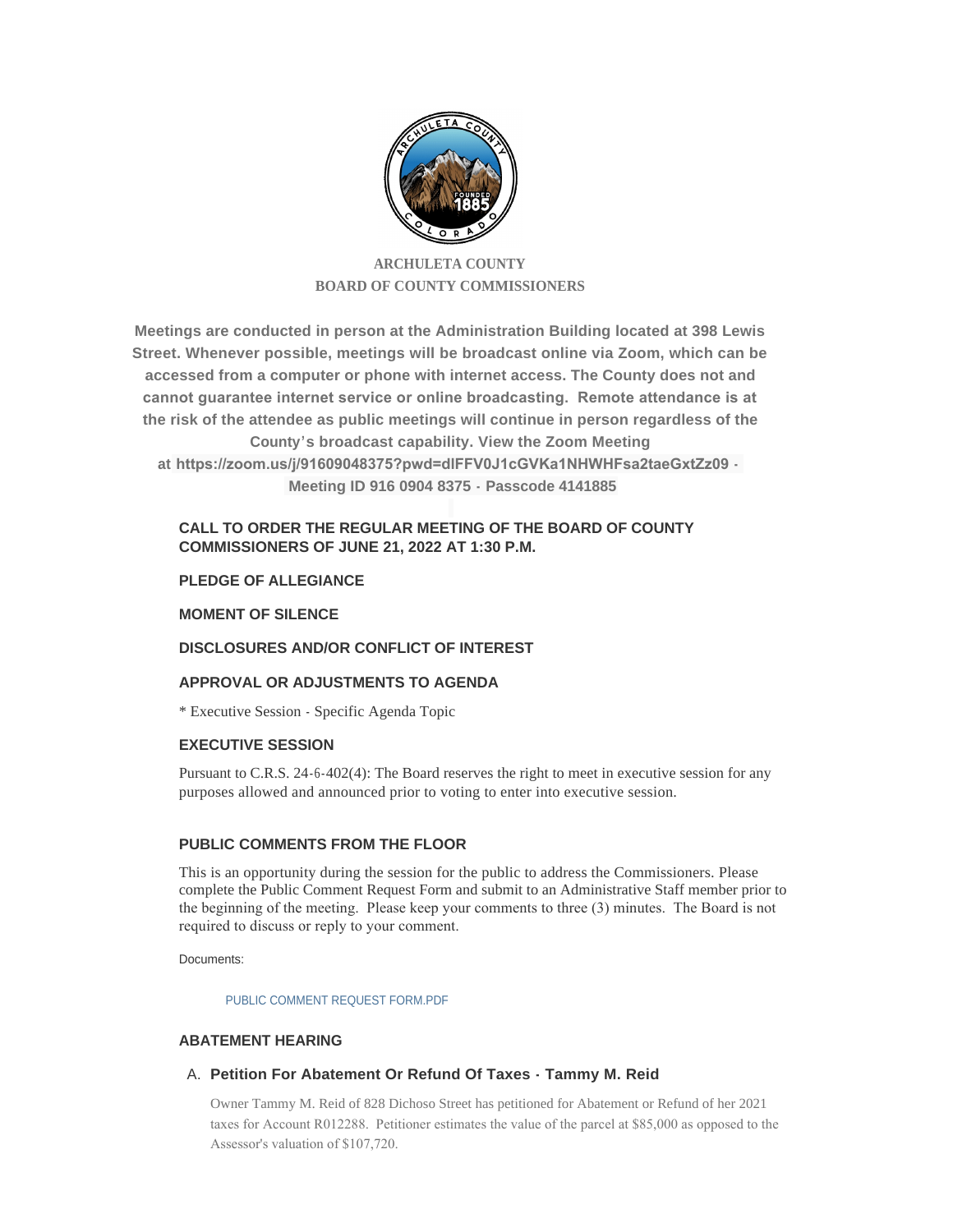Presentor

Johanna Tully-Elliott

County Assessor Presentor's Title

Documents:

## [ABATEMENT - REID.PDF](http://www.archuletacounty.org/AgendaCenter/ViewFile/Item/10661?fileID=8316)

## **LIQUOR BOARD**

## **Considerations Of A Special Events Permit For The Red Ryder Rodeo** A.

This is an application for a Special Events Permit for Our Savior Lutheran Church of Pagosa Springs, CO to sell Fermented Malt Beverage at the Western Heritage Event Center, 344 Highway 84 Pagosa Springs, CO 81147 for the Red Ryder Rodeo on July 2nd, 3rd and 4th, 2022. The Sheriff has been notified of this event. The proper fees were collected and the premises was posted for the required ten (10) days prior to today's hearing. The financial impact to the County is the fees paid per the County Fee Schedule and Staff recommends approval of this Special Events Permit.

| Presentor         | Jamie Jones                     |
|-------------------|---------------------------------|
| Presentor's Title | <b>Administrative Assistant</b> |

Documents:

#### [APPLICATION RED RYDER 2022 - AGENDA 6-21-22.PDF](http://www.archuletacounty.org/AgendaCenter/ViewFile/Item/10660?fileID=8315)

## **CONSENT AGENDA BY BOCC/LIQUOR BOARD**

# **Consideration And Approval Of A Tavern License Renewal For San Marcial**  A. **Holdings LLC Dba Lone Wolf Bar & Grill**

This is a renewal of a Tavern liquor license for San Marcial Holdings, LLC dba Lone Wolf Bar & Grill, located at 20 Sunset Trail, Lot 32, Block 4 in Arboles, Colorado. This renewal includes no changes. The application is complete and the proper fees have been paid. The Sheriff's Office and the County Building Department have completed their inspections and found no issues. The financial impact to the County is the fees paid per the County Fee Schedule and staff recommends approval of this liquor license renewal. Responsible Staff: Mary Helminski, Liquor Licensing Agent.

Documents:

#### [LONE WOLF BAR LICENSE RENEWAL.PDF](http://www.archuletacounty.org/AgendaCenter/ViewFile/Item/10668?fileID=8331)

# **Consideration And Approval Of A Liquor Store License Renewal For David C.**  B. **Olsen Dba Turkey Springs Trading Post**

This is a renewal of a Liquor Store license for David C. Olsen dba Turkey Springs Trading Post, located at 11497 W. Hwy 160 in Pagosa Springs, Colorado. This renewal includes no changes. The application is complete and the proper fees have been paid. The Sheriff's Office and the County Building Department have completed their inspections and found no issues. The financial impact to the County is the fees paid per the County Fee Schedule and staff recommends approval of this liquor license renewal. Responsible Staff: Mary Helminski, Liquor Licensing Agent.

Documents:

#### [TURKEY SPRINGS TRADING POST LICENSE RENEWAL.PDF](http://www.archuletacounty.org/AgendaCenter/ViewFile/Item/10669?fileID=8332)

**C.** Consideration And Approval Of A Lodging & Entertainment License Renewal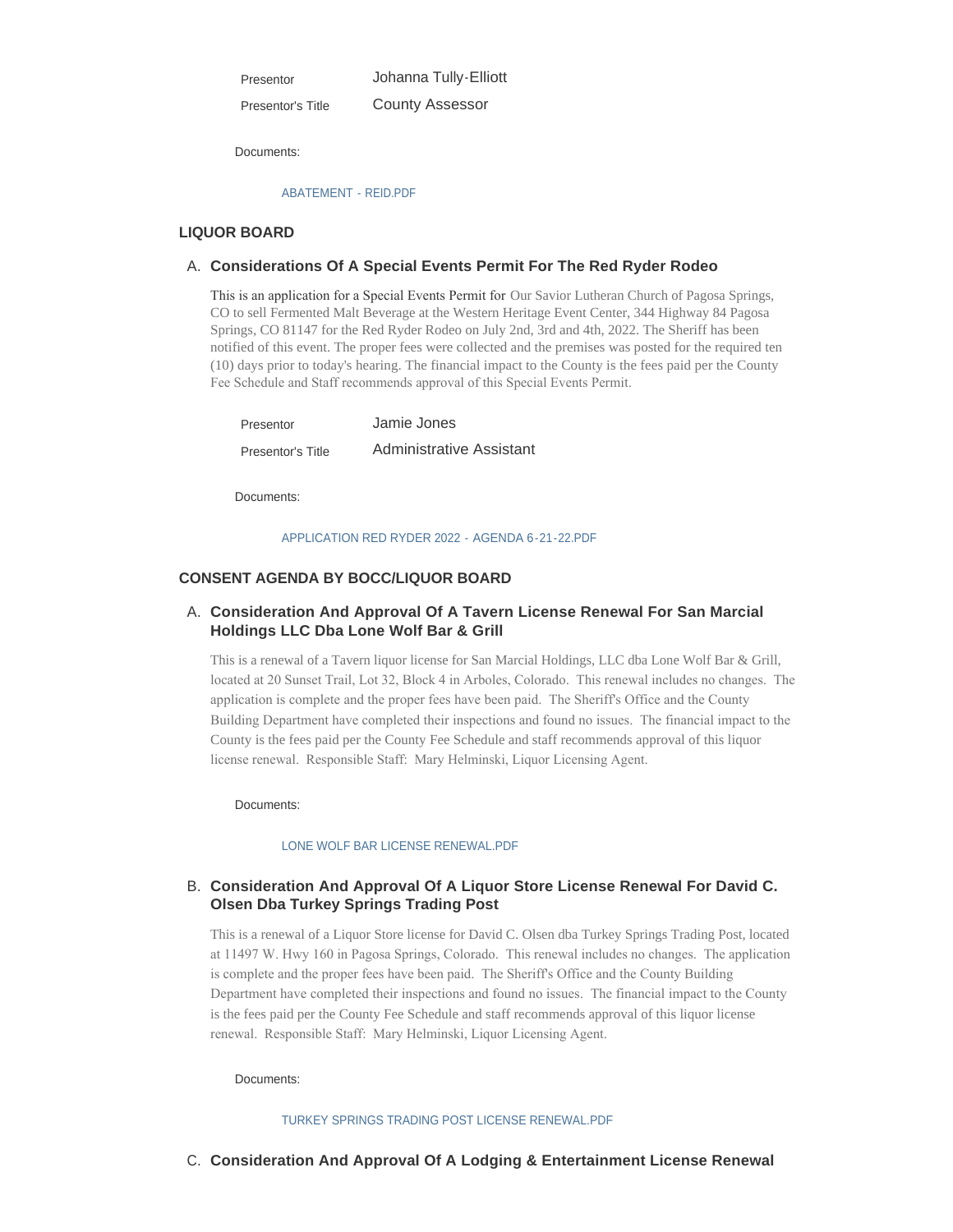## **For Ghost Pines Properties LLC Dba Tennyson Building Event Center**

This is a renewal of a Lodging & Entertainment liquor license for Ghost Pines Properties, LLC dba Tennyson Building Event Center, located at 197 Navajo Trail in Pagosa Springs, Colorado. This renewal includes no changes. The application is complete and the proper fees have been paid. The Sheriff's Office and the County Building Department have completed their inspections and found no issues. The financial impact to the County is the fees paid per the County Fee Schedule and staff recommends approval of this liquor license renewal. Responsible Staff: Mary Helminski, Liquor Licensing Agent.

Documents:

#### [TENNYSON EVENT CENTER LICENSE RENEWAL.PDF](http://www.archuletacounty.org/AgendaCenter/ViewFile/Item/10667?fileID=8330)

## **CONSENT AGENDA**

## **PAYABLE WARRANTS AND PURCHASE CARDS** A.

**June 8, 2022 - June 21, 2022**

## **REGULAR MEETING MINUTES** B.

## **Regular Meeting Minutes 06/07/2022**

Draft of the Regular Meeting Minutes from June 7, 2022 for approval.

Documents:

## [06-07-2022R.PDF](http://www.archuletacounty.org/AgendaCenter/ViewFile/Item/10652?fileID=8313)

# **Consideration Of Resolution 2022-\_\_\_\_\_ To Consolidate 2 Lots Into 1 Lot In**  C. **Amended Aspen Springs Subdivision No. 6, Owned By Maura Woodwell**

This request is to consider a Resolution authorizing the consolidation of Lots 439 and 440, in Amended Aspen Springs Subdivision No. 6, to become Lot 440X , owned by Maura Woodwell. This consolidation has been reviewed and is recommended for approval by the Development Services Director. The impact to the County budget includes fees paid per the County Fee Schedule, generally balanced by reduction in property taxes. Responsible Staff Member: Brandon Wolff, Planner.

Documents:

## [WOODWELL RESOLUTION.PDF](http://www.archuletacounty.org/AgendaCenter/ViewFile/Item/10673?fileID=8337)

#### **Consolidate 2 Lots Into 1 Lot In Block 16 Of Aspen Springs Subdivision No 3, Owned By Shanta Tucker And Zhena** D. Consideration Of Resolution 2022-

This request is to consider a Resolution authorizing the consolidation of Lots 1 and 2, in Block 16 of Aspen Springs Subdivision No. 3, to become Lot 1X, owned by Shanta Tucker and Zhena. This consolidation has been reviewed and is recommended for approval by the Development Services Director. The impact to the County budget includes fees paid per the County Fee Schedule, generally balanced by reduction in property taxes. Responsible Staff Member: Brandon Wolff, Planner.

Documents:

## [ZHENA 1-2 RESOLUTION.PDF](http://www.archuletacounty.org/AgendaCenter/ViewFile/Item/10665?fileID=8328)

**Consideration Of Resolution 2022-\_\_\_\_\_ To Consolidate 3 Lots Into 1 Lot In**  E. **Block 10 Of Aspen Springs Subdivision No. 3, Owned By Shanta Tucker And Zhena**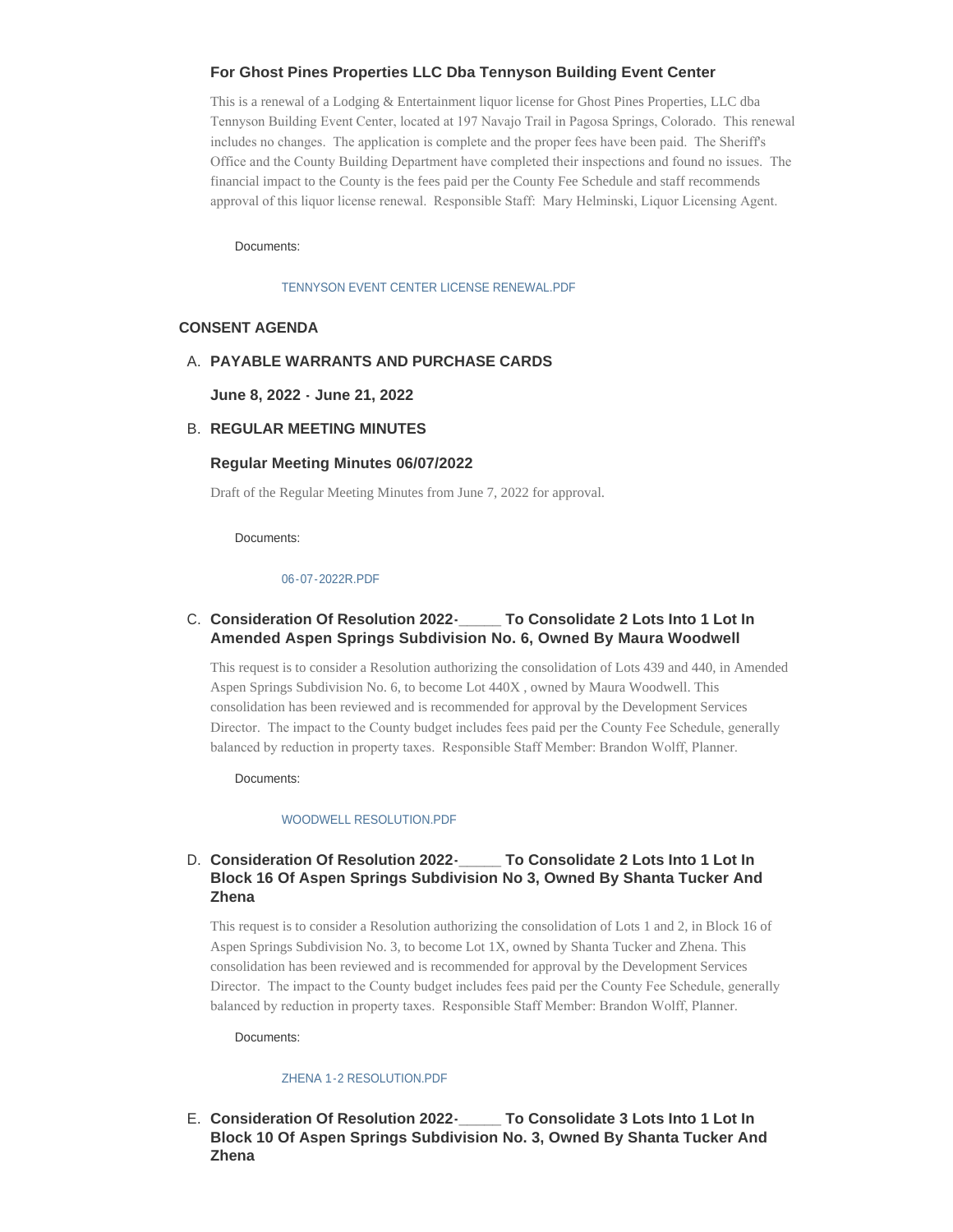This request is to consider a Resolution authorizing the consolidation of Lots 15, 16, and 17, in Block 10 of Aspen Springs Subdivision No. 3, to become Lot 16X, owned by Shana Tucker and Zhena. This consolidation has been reviewed and is recommended for approval by the Development Services Director. The impact to the County budget includes fees paid per the County Fee Schedule, generally balanced by reduction in property taxes. Responsible Staff Member: Brandon Wolff, Planner.

## Documents:

## [ZHENA 15, 16, 17 RESOLUTION.PDF](http://www.archuletacounty.org/AgendaCenter/ViewFile/Item/10671?fileID=8335)

# **Consideration Of Resolution 2022-\_\_\_\_\_ To Consolidate 2 Lots Into 1 Lot In**  F. **Holiday Acres Subdivision, Owned By Mark Delaney**

This request is to consider a Resolution authorizing the consolidation of Lots 8 and 10X, in Holiday Acres Subdivision, to become Lot 10XX, owned by Mark Delaney. This consolidation has been reviewed and is recommended for approval by the Development Services Director. The impact to the County budget includes fees paid per the County Fee Schedule, generally balanced by reduction in property taxes. Responsible Staff Member: Brandon Wolff, Planner.

Documents:

#### [DELANEY RESOLUTION.PDF](http://www.archuletacounty.org/AgendaCenter/ViewFile/Item/10675?fileID=8339)

## **Consideration Of Resolution 2022-\_\_\_\_\_ To Consolidate 2 Lots Into 1 Lot In**  G. **Pagosa Vista, Owned By Mary Christine Marin And Mary Jane Conger.**

This request is to consider a Resolution authorizing the consolidation of Lots 311 and 312, in Pagosa Vista, to become Lot 312X, owned by Mary Christine Marin and Mary Jane Conger. This consolidation has been reviewed and is recommended for approval by the Development Services Director. The impact to the County budget includes fees paid per the County Fee Schedule, generally balanced by reduction in property taxes. Responsible Staff Member: Brandon Wolff, Planner.

Documents:

#### [MARIN RESOLUTION.PDF](http://www.archuletacounty.org/AgendaCenter/ViewFile/Item/10676?fileID=8340)

# **Consideration Of Resolution 2022-\_\_\_\_\_ To Consolidate 3 Lots Into 1 Lot**  H. **Wildflower, Owned By Steve And Laurie Taub**

This request is to consider a Resolution authorizing the consolidation of Lots 13, 14, and 15, in Wildflower Subdivision, to become Lot 14X, owned by Laurie and Steve Taub. This consolidation has been reviewed and is recommended for approval by the Development Services Director. The impact to the County budget includes fees paid per the County Fee Schedule, generally balanced by reduction in property taxes. Responsible Staff Member: Brandon Wolff, Planner.

Documents:

#### [TAUB RESOLUTION.PDF](http://www.archuletacounty.org/AgendaCenter/ViewFile/Item/10674?fileID=8341)

#### **To Consolidate 3 Lots Into 1 Lot In The Ranch Community, Owned By Jean And Sydney Landreneau** I. Consideration Of Resolution 2022-

This request is to consider a Resolution authorizing the consolidation of Lots 77, 78, and 79, in The Ranch Community, to become Lot 79X, owned by Jean W. and Sydney C. Landreneau . This consolidation has been reviewed and is recommended for approval by the Development Services Director. The impact to the County budget includes fees paid per the County Fee Schedule, generally balanced by reduction in property taxes. Responsible Staff Member: Brandon Wolff, Planner.

Documents: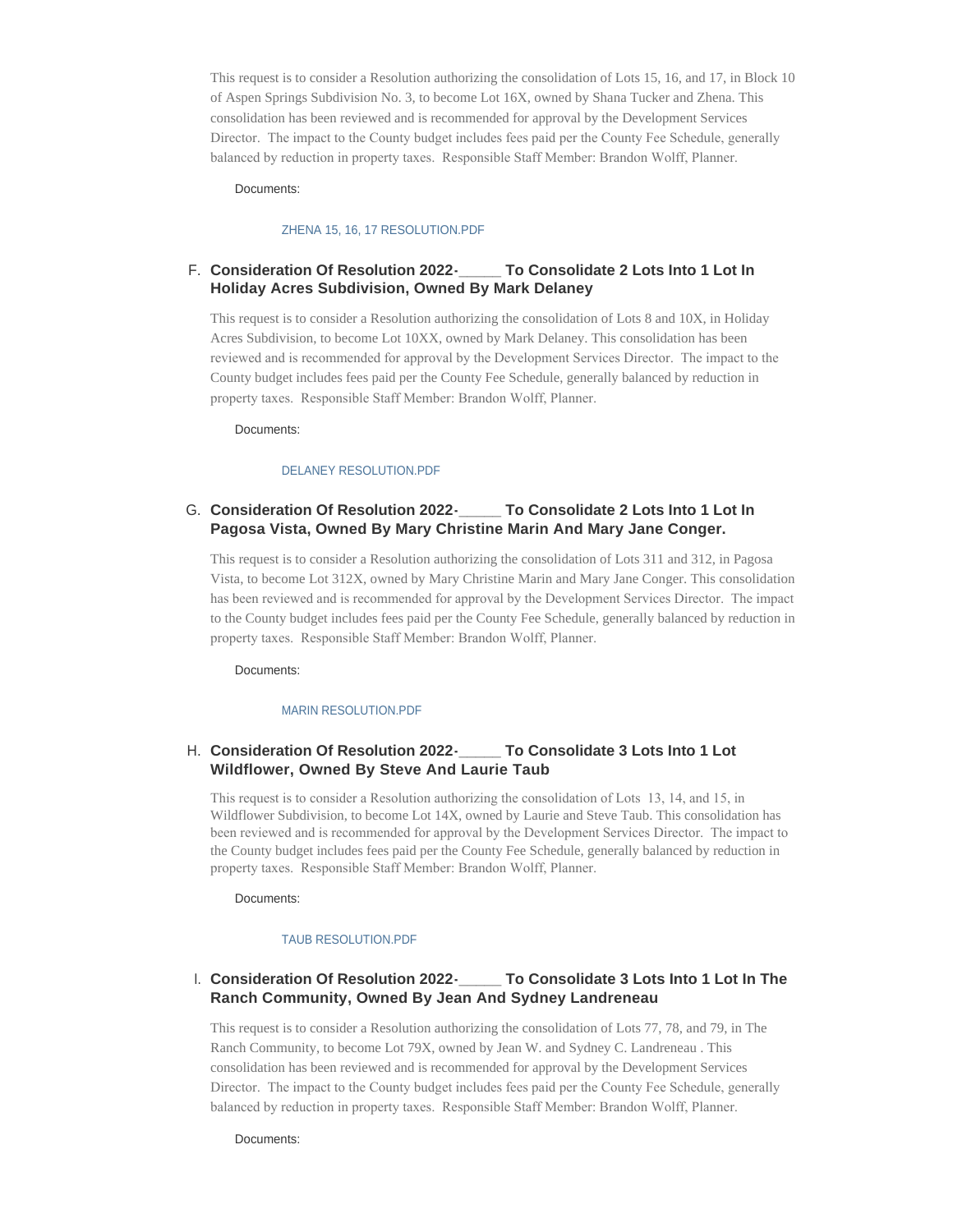# **Consideration And Approval Of Amendment To Contract For ACDHS Legal**  J. **Services**

The County DHS Department and Rachel Brock entered into a Public Contract for Services on June 9, 2021, and it has become necessary to amend Section 4, bullet point 7 of the Contract to increase the contract amount to not exceed \$73,959.00. Staff recommends approval of this Contract Amendment. Responsible Staff: Isabel Vita, Director of Human Services.

Presentor

Presentor's Title

Documents:

#### [AMENDMENT TO CONTRACT - BROCK.PDF](http://www.archuletacounty.org/AgendaCenter/ViewFile/Item/10664?fileID=8318)

## **Consideration And Approval Of Annual Contracts For County Department Of**  K. **Human Services (Multiple Vendors)**

The County DHS Department desires to engage various contractors to render certain professional services and assistance. Contract conditions, scope and terms are indicated in each separate contract. The contractors are: Aspire, Rise Above Violence, Southern Colorado Community Action Agency/The Training Advantage, La Plata County Family Center Coalition, Ross Aragon Community Center/Town of Pagosa Springs, CSU Extension Office, La Plata County Family Center, Archuleta School District 50 JT and Rachel Brock, Esq. Staff recommends approval of each of these contracts. Responsible Staff: Isabel Vita, Director of Human Services.

Presentor

Presentor's Title

Documents:

[ASPIRE CONTRACT.PDF](http://www.archuletacounty.org/AgendaCenter/ViewFile/Item/10663?fileID=8319) [RISE ABOVE VIOLENCE CONTRACT.PDF](http://www.archuletacounty.org/AgendaCenter/ViewFile/Item/10663?fileID=8320) [TRAINING ADVANTAGE CONTRACT.PDF](http://www.archuletacounty.org/AgendaCenter/ViewFile/Item/10663?fileID=8321) [LAPLATA FAMILY CENTER CONTRACT.PDF](http://www.archuletacounty.org/AgendaCenter/ViewFile/Item/10663?fileID=8322) [ROSS ARAGON COMMUNITY CENTER CONTRACT.PDF](http://www.archuletacounty.org/AgendaCenter/ViewFile/Item/10663?fileID=8323) [CSU EXTENSION OFFICE CONTRACT.PDF](http://www.archuletacounty.org/AgendaCenter/ViewFile/Item/10663?fileID=8324) [LAPLATA FAMILY CENTER CONTRACT 2.PDF](http://www.archuletacounty.org/AgendaCenter/ViewFile/Item/10663?fileID=8326) [SCHOOL DISTRICT 50JT CONTRACT.PDF](http://www.archuletacounty.org/AgendaCenter/ViewFile/Item/10663?fileID=8327) [RACHEL BROCK CONTRACT.PDF](http://www.archuletacounty.org/AgendaCenter/ViewFile/Item/10663?fileID=8325)

## **Consideration And Approval Of Memorandum Of Understanding With Colorado**  L. **Department Of Human Services For Colorado Works Program**

C.R.S. 26-2-715 requires the Department of Human Services and Colorado counties to enter into an annual performance contract with each county to identify its duties and responsibilities in implementing the Colorado Works program. This annual performance contract is in the form of a Memorandum of Understanding (MOU) which is jointly signed by each county's Board of County Commissioners and the Department's Executive Director. Staff recommends approval of this MOU. Responsible Staff: Isabel Vita, Director of Human Services.

Presentor

Presentor's Title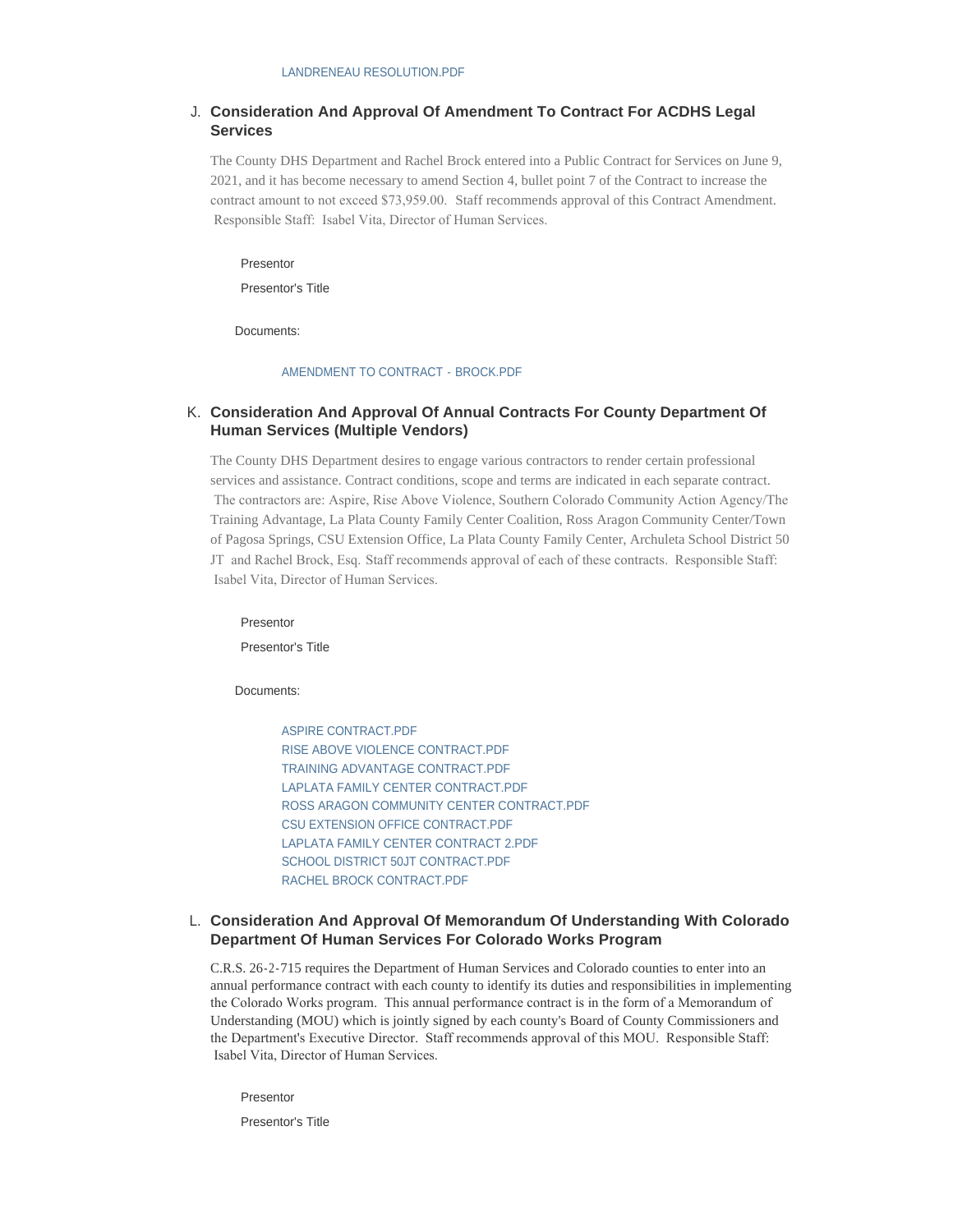Documents:

#### [TANF MEMORANDUM OF UNDERSTANDING.PDF](http://www.archuletacounty.org/AgendaCenter/ViewFile/Item/10662?fileID=8317)

# **Consideration And Approval Of Memorandum Of Understanding With Colorado**  M. **Department Of Early Childhood**

C.R.S. 26.5-4-115 requires the Department of Human Services and Colorado counties to enter into an annual performance contract with each county to identify its duties and responsibilities in implementing the Colorado Child Care Assistance program. This annual performance contract is in the form of a Memorandum of Understanding (MOU) which is jointly signed by each county's Board of County Commissioners and the Department's Executive Director. Staff recommends approval of this MOU. Responsible Staff: Isabel Vita, Director of Human Services.

Presentor

Presentor's Title

Documents:

#### [CCCAP MOU AND MEMO \(1\).PDF](http://www.archuletacounty.org/AgendaCenter/ViewFile/Item/10666?fileID=8329)

# **Ratification Of The Chairman's Signature On A Notice Of Non-Renewal Of**  N. **MUNIREVS, Inc. Service Agreement**

This letter serves as notice of non-renewal of the Master Subscription Service Agreement with MUNIREVS, Inc. The Chairman signed this letter on June 15, 2022.

Documents:

#### [MUNIREVS.PDF](http://www.archuletacounty.org/AgendaCenter/ViewFile/Item/10678?fileID=8343)

#### **OLD BUSINESS**

# **Consideration And Approval Of Resolution 2022-\_\_\_ Approving The Archuleta**  A. **County Fee Schedule**

Pursuant to C.R.S. 30-11-108, the Board of County Commissioners are charged with establishing fees charged for county services. This resolution updates certain fees. Suggested amendments or additions to the fee schedule are attached and highlighted in yellow to ensure transparency in how the county represents changing fees.

| Presentor         | Derek Woodman         |
|-------------------|-----------------------|
| Presentor's Title | <b>County Manager</b> |

Documents:

RESOLUTION 2022-<br>AMENDING COUNTY FEES.PDF [FEE SCHEDULE JUNE 2022 \(2\) - HIGHLIGHTED TO SHOW CHANGES.PDF](http://www.archuletacounty.org/AgendaCenter/ViewFile/Item/10670?fileID=8334)

## **NEW BUSINESS**

# **Consideration And Approval Of Reimbursement For Trenching & Backfilling In**  A. **Chris Mountain Village**

This agenda item is for the approval of a disbursement in the amount of \$10,563.75 from the Fairfield Settlement Fund to reimburse Blake Harper for trenching and backfilling electrical service for four lots in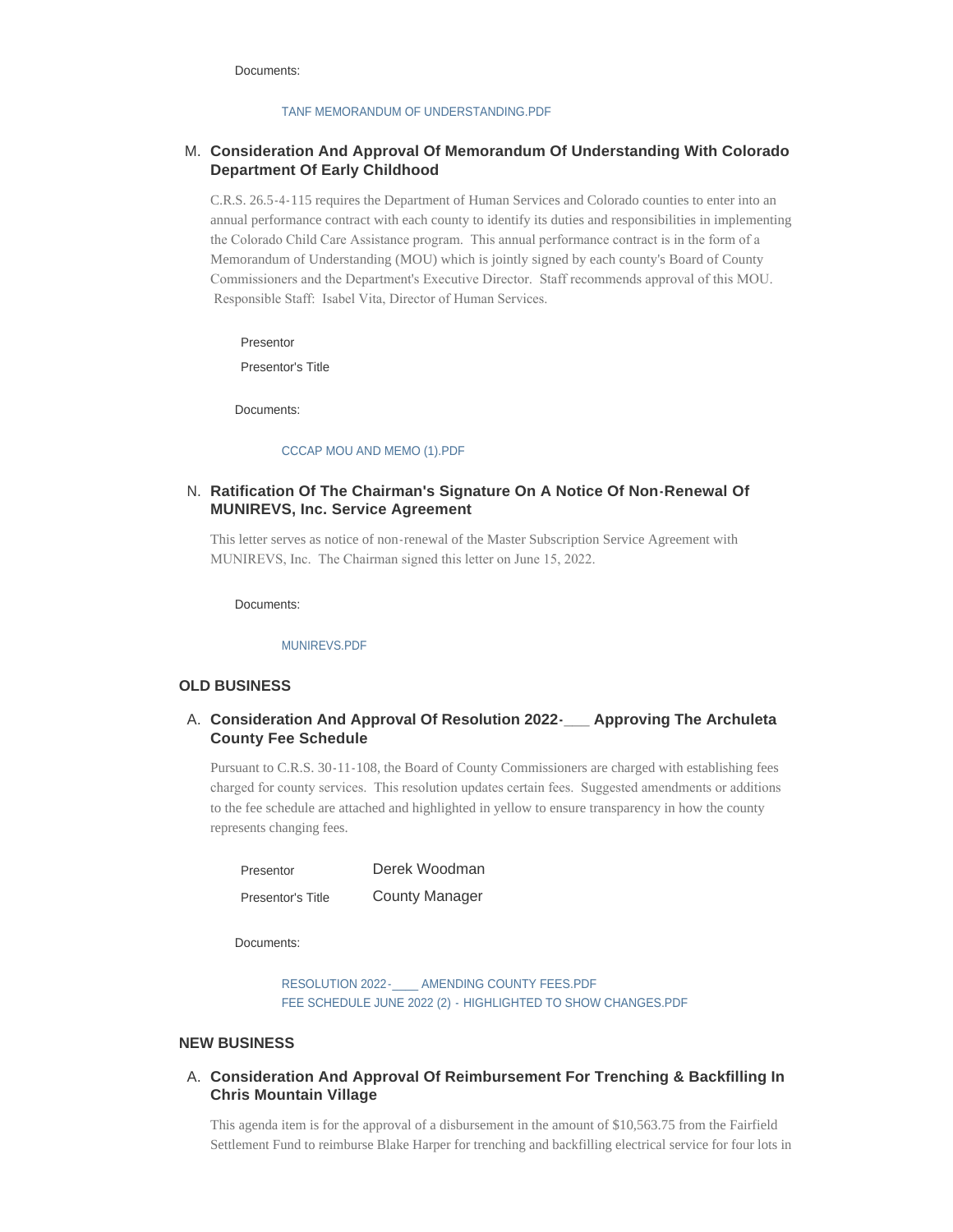Chris Mountain Village 2.

Todd Weaver County Attorney Presentor Presentor's Title

Documents:

#### [HARPER CMV2.PDF](http://www.archuletacounty.org/AgendaCenter/ViewFile/Item/10680?fileID=8344)

# **Consideration And Approval Of Public Hearing/Meeting Rules For Board Of**  B. **County Commissioner Meetings**

This policy provides rules of decorum to be followed by all persons attending Board of County Commissioners public hearings and meetings.

Todd Weaver County Attorney Presentor Presentor's Title

Documents:

#### [RULES OF DECORUM.PDF](http://www.archuletacounty.org/AgendaCenter/ViewFile/Item/10672?fileID=8336)

# C. Consideration And Approval Of 6 Applications For Treasurer Deeds

At the April 5, 2022 work session, the Board was given a proposal for putting certain county-held lien properties through the process of Treasurer's Deed and quiet title in order to auction the parcels to the highest bidder. Phase III of the proposal was for six properties in the Trails subdivision. The first step in the process is to apply for the Treasurer's Deed.

| Presentor         | <b>Todd Weaver</b>     |
|-------------------|------------------------|
| Presentor's Title | <b>County Attorney</b> |

Documents:

#### [TREASURERS DEEDS PHASE III.PDF](http://www.archuletacounty.org/AgendaCenter/ViewFile/Item/10659?fileID=8314)

# **Consideration And Approval Of New Market Adjusted Pay Scale And New**  D. **Market Adjusted Pay Rates**

At the June 14th work session, the Board of County Commissioners was presented with the results of a Market Survey done by an outside survey group. The results of the survey indicated that Archuleta County was well under-market of pay in several positions. This agenda item seeks to adjust the pay scale to bring the positions up to a more equitable amount as well as correcting certain positions' pay rate for the remainder of 2022 and beyond. Staff suggests the adjustments become effective August 1st.

| Presentor         | Tina Woodman                  |
|-------------------|-------------------------------|
| Presentor's Title | Human Resources Administrator |

Documents:

#### [ADJUSTED PAY SCALE.PDF](http://www.archuletacounty.org/AgendaCenter/ViewFile/Item/10681?fileID=8347)

**Revising The Personnel Policy And Procedures Handbook For County Employees** E. Consideration Of Resolution 2022